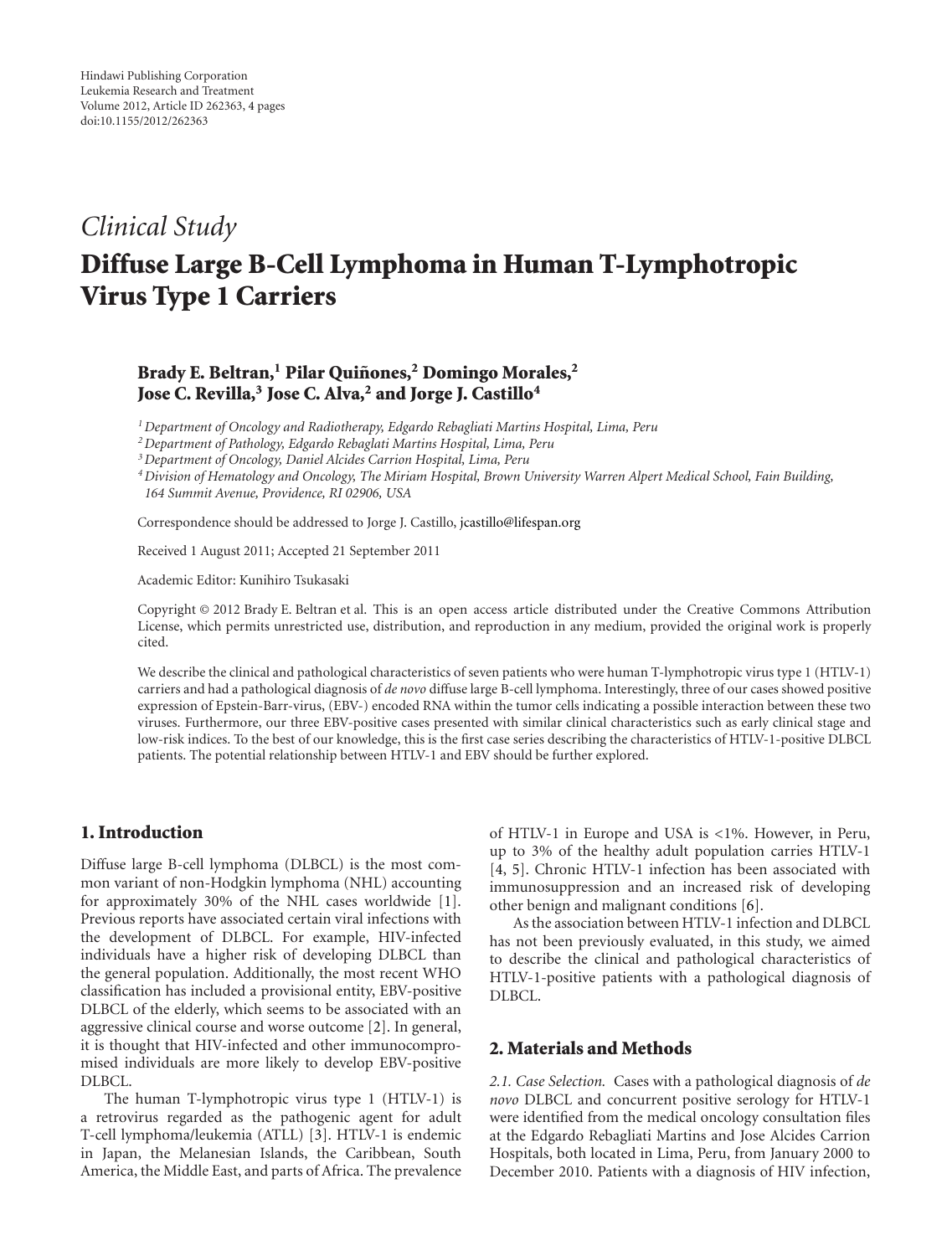Table 1: Clinical characteristics of 7 HTLV-1-positive patients with DLBCL.

| Case | Sex | Age | <b>WBC</b><br>$(\times 10^9$ /L) | ALC<br>$(\times 10^9$ /L) | Hb(g/dl) | Platelets<br>$(\times 10^9$ /L) | Stage | IPI<br>score | Treatment   | Response  | Overall survival | Outcome |
|------|-----|-----|----------------------------------|---------------------------|----------|---------------------------------|-------|--------------|-------------|-----------|------------------|---------|
| (1)  | М   | 85  | 5.4                              | 1.6                       | 13.5     | 145                             |       |              | <b>CHOP</b> | <b>CR</b> | 5 months         | Dead    |
| (2)  | F   | 54  | 6.1                              | 1.5                       | 11.9     | 230                             | П     | $\Omega$     | <b>CHOP</b> | <b>CR</b> | 44 months        | Alive   |
| (3)  | М   | 73  | 5.7                              | 2.5                       | 12.1     | 293                             | П     |              | R-CHOP      | CR        | 19 months        | Alive   |
| (4)  | М   | 47  | 4.9                              | 1.1                       | 11       | 240                             | IV    | 3            | <b>CHOP</b> | PD        | 8 months         | Dead    |
| (5)  | F   | 45  | 6.2                              | 0.9                       | 10.5     | 200                             | IV    | 3            | R-CHOP      | CR        | 24 months        | Alive   |
| (6)  | F   | 65  | 5.4                              | 1.3                       | 11.1     | 180                             | III   | 3            | <b>CHOP</b> | CR        | 48 months        | Alive   |
|      | F   | 63  | 7.2                              | 1.3                       | 10       | 320                             | IV    | 4            | R-CHOP      | <b>CR</b> | 21 months        | Alive   |

ALC: absolute lymphocyte count; Hb: hemoglobin; IPI: international prognostic index; M: male; F: female; CHOP: cyclophosphamide, doxorubicin, vincristine, and prednisone; R-CHOP: rituximab + CHOP; CR: complete response; PD: progressive disease; WBC: white blood cell count.

transformed, primary cutaneous, or primary central nervous system (CNS) DLBCL were excluded. All cases had HTLV-1 detected in serum by ELISA and/or Western blot techniques. Clinical and laboratory information was obtained through medical chart review, after approval of this study by the Institutional Review Board at each center.

*2.2. Pathological Evaluation.* Routine hematoxylin and eosin-stained sections were prepared from formalin-fixed, paraffin-embedded tissue blocks. Immunohistochemical analysis included a broad panel of antibodies against CD45 (Dako, Carpinteria, Calif; dilution 1 : 400), CD20 (clone L26, Dako; dilution 1 : 100), MUM1/IRF4 (clone MUM1p, Santa Cruz Biotechnology, Santa Cruz, Calif; dilution 1 : 200), bcl-6 (Dako; dilution 1 : 10), and CD10 (Novocastra; dilution 1 : 10). CD10, bcl-6, and MUM1/IRF4 were considered positive if expressed by *>*30% of the tumor cells. For the detection of EBV, we used a chromogenic *in situ* hybridization (CISH) technique to evaluate the presence of EBVencoded RNA (EBER; Dako). Cases showing EBER nuclear expression in *>*10% of the tumor cells were considered positive. The presence of proviral HTLV-1 DNA was evaluated in the tissue blocks using a polymerase chain reaction (PCR) technique as previously described [7].

#### **3. Results**

Seven consecutive patients with a pathological diagnosis of *de novo* DLBCL and positive serology for HTLV-1 were identified. One case has been previously reported [8]. Complete clinical and pathological data are shown in Tables 1 and 2, respectively. Clinically, the male-to-female ratio was 3 : 4, with a median age of 63 years (range 45–85 years). Three patients (43%) had early stage, and 4 patients (57%) presented with advanced stages. Low or low-intermediate IPI scores were seen in 3 patients (43%) and high or highintermediate in 4 cases (57%). Three patients (43%) were treated with R-CHOP and 4 (57%) with CHOP alone. Six patients (86%) obtained a CR after chemotherapy. After 24 months of followup, 2 patients (29%) have died, and the median overall survival (OS) has not been reached. The estimated 2-year OS is 71%. Pathologically, all the cases (100%) had strong expression of CD20 and diffuse large cell

Table 2: Pathologic characteristics of 7 HTLV-1-positive patients with DLBCL.

| (1)<br>$^{+}$<br>$^{+}$<br>$^{+}$<br>(2)<br>N <sub>D</sub><br>$^{+}$<br>$^{+}$<br>$^{+}$<br>(3)<br>N <sub>D</sub><br>$^{+}$<br>$^{+}$<br>$\pm$<br>(4)<br>N <sub>D</sub><br>N <sub>D</sub><br>ND<br>$^{+}$<br>(5)<br>N <sub>D</sub><br>$^{+}$<br>$^+$<br>(6)<br>N <sub>D</sub><br>N <sub>D</sub><br>N <sub>D</sub><br>ND<br>$^{+}$<br>(7)<br>N <sub>D</sub><br>$^+$<br>$^+$ | Case | CD20 | MUM1 | CD10 | BCL <sub>6</sub> | <b>EBER</b> | CD30 |
|----------------------------------------------------------------------------------------------------------------------------------------------------------------------------------------------------------------------------------------------------------------------------------------------------------------------------------------------------------------------------|------|------|------|------|------------------|-------------|------|
|                                                                                                                                                                                                                                                                                                                                                                            |      |      |      |      |                  |             |      |
|                                                                                                                                                                                                                                                                                                                                                                            |      |      |      |      |                  |             |      |
|                                                                                                                                                                                                                                                                                                                                                                            |      |      |      |      |                  |             |      |
|                                                                                                                                                                                                                                                                                                                                                                            |      |      |      |      |                  |             |      |
|                                                                                                                                                                                                                                                                                                                                                                            |      |      |      |      |                  |             |      |
|                                                                                                                                                                                                                                                                                                                                                                            |      |      |      |      |                  |             |      |
|                                                                                                                                                                                                                                                                                                                                                                            |      |      |      |      |                  |             |      |

EBER: EBV-encoded RNA by chromogenic *in situ* hybridization; ND: not done.

morphology. CD10 was positive in 1 out of 5 patients tested (20%), bcl-6 was negative in all cases tested (0/5; 0%), and MUM1/IRF4 was positive in 4 out of 5 cases tested (80%). Three cases (42%) were positive for EBER by CISH. PCR used to detect proviral HTLV-1 DNA in the tumor samples was negative.

#### **4. Discussion**

In this paper, we present a case series of 7 HTLV-1 carriers who have developed *de novo* DLBCL. A most salient point is that three of our cases (42%) demonstrated the presence of EBV genome in the tumor cells. Although this could suggest a high incidence of EBV positivity in HTLV-1 patients with DLBCL, if we consider that the incidence of EBV-positive DLBCL has been reported in the range of 3–15% [9–12], given the small number of cases, it remains speculative. Another important aspect of our study is that these patients were negative to other viruses such as HIV and hepatitis B and C, which could also induce immunosuppression, and have been associated with the development of specific types of lymphoma. Few cases of lymphomas arising in HTLV-1 carriers have been previously published [13–16].

EBV is a recognized oncovirus with B-cell lymphotropism. EBV attaches to CD21 preparing the B-lymphocyte for EBV infection. EBV infection will promote an increased production of IL-6 and EBV-associated mRNAs promoting a blastic transformation. EBV is then inserted into the nucleus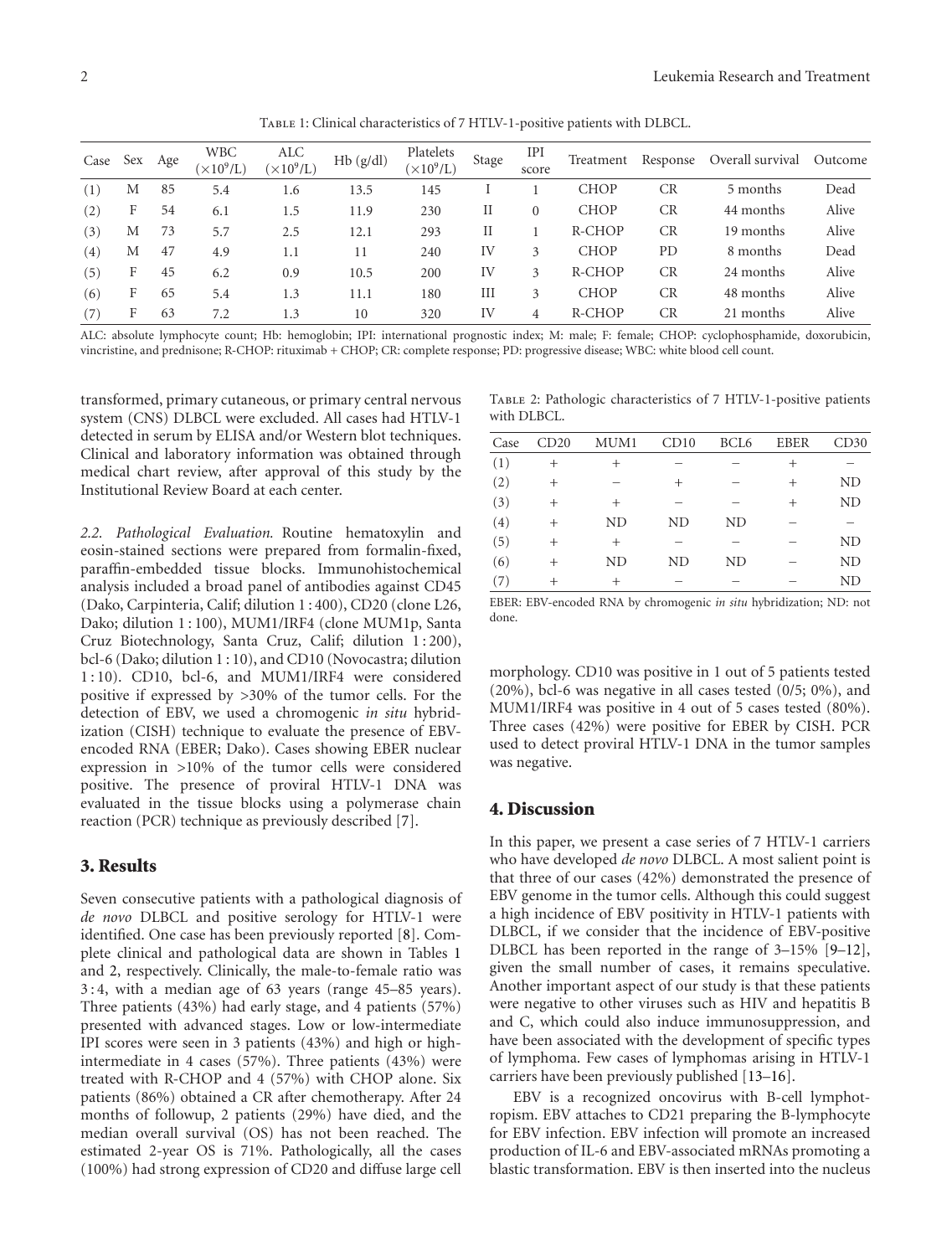of the B cell where it acquires a circle-shaped configuration. EBV nuclear antigens are the first to be produced after infection, which are essential for immortalization of the cell and upregulation of the expression of other molecules and genes such as latent membrane proteins (LMPs) and C-MYC. LMPs increase expression of bcl-2 and drive the cell into a latent state, which is maintained by the production of EBVencoded RNA. Hence, EBV-infected B cells enter an apparent resting phase; however, due to their activated phenotype, they are more prone to develop oncogenic changes [17].

HTLV-1, on the other hand, is a retrovirus that infects a wide variety of cells (lymphocytes, monocytes, and fibroblasts) [18]. An important HTLV-1-associated viral protein denominated Tax is a necessary first step in oncogenesis. Tax increases proliferation of virus-infected cells by accelerating all the phases of the cell cycle and renders the affected cells susceptible to a series of genetic and epigenetic changes [19]. The expression of Tax, however, wears out as cells acquire the ability to proliferate independently. Due to its prolonged latency period of decades, HTLV-1-infected cells are more susceptible to acquire malignant phenotypes in a multistep process. Previous studies have indicated a strong association between HTLV-1 infection and the development of ATLL. Interestingly, the frequency of primary malignant neoplasms in HTLV-1 carriers is higher than in HTLV-1-seronegative cases [6], suggesting the oncogenic power of HTLV-1 goes beyond lymphoma and leukemogenesis. Although HTLV-1 has not been associated with the development of B-cell lymphomas, HTLV-1 carriers with B-cell lymphoma tend to have worse prognosis [20].

However, as we suggest in the present paper, there could be a potential lymphomagenetic interaction between EBV and HTLV-1. In a previous paper in patients with ATLL, Ueda et al. indicated that coinfection with HTLV-1 and EBV may induce a more extensive organ involvement through the enhanced expression of adhesion molecules via IL-4 signaling [21]. Similarly, Ogata et al. found a subclinical reactivation of EBV in ATLL patients undergoing chemotherapy [22]. Furthermore, several papers on EBV-associated lymphoproliferative disorders (LPDs) seen in ATLL patients have been reported in the literature. Amano et al. described a case of EBV-associated primary CNS lymphoma arising in a patient with ATLL and was explained by a suppression of the immune system by HTLV-1 [23]. Tanaka et al. described a case of acute type ATLL complicated by the development of EBV-associated LPD which was likely responsible for the patient's demise [24].

Theoretically, HTLV-1 infection can cause immunosuppression *via* T-cell dysfunction and promote reactivation of EBV, which in turn will induce B-cell proliferation and lymphomagenesis. The identification of 3 HTLV-1 carriers with EBV-positive DLBCL in our study may suggest the immunosuppression induced by HTLV-1 could be implicated in the pathophysiology of this rare lymphoma. Additionally, our 3 EBV-positive DLBCL cases had similar clinical characteristics (i.e., early disease, low IPI scores, and achievement of CR with chemotherapy). Hence, we postulate an interesting hypothesis about a potential pathogenetic relationship between HTLV-1 and EBV.

We understand the limitations of small retrospective case series such as ours, in terms of selection bias. However, these cases were identified from nonselected, consecutive patients with a diagnosis of DLBCL who were treated according to their diagnosis and stage with standard therapies. In order to investigate the potential relationship between HTLV-1 and EBV, large prospective cohort or population-based retrospective studies are needed.

#### **5. Conclusion**

In this paper, we present 7 cases of DLBCL in HTLV-1 carriers from which 3 were EBV-positive DLBCL. Likely, the interaction between EBV and HTLV-1 could promote Tcell and B-cell dysfunction as well as antiapoptosis and cell proliferation, favoring lymphomagenesis. Further studies are needed to investigate this potential relationship.

#### **References**

- [1] H. Stein, R. Warnke, W. Chan et al., "Diffuse large B-cell lymphoma, not otherwise specified," in *WHO Classification of Tumours of Haematopoietic and Lymphoid Tissues*, S. Swerdlow et al., Ed., pp. 233–237, IARC Press, Lyon, France, 2008.
- [2] S. Nakamura, E. Jaffe, and S. Swerdlow, "EBV positive diffuse large B-cell of the elderly," in *WHO Classification of Tumours of Haematopoietic and Lymphoid*, S. Swerdlow et al., Ed., pp. 243–244, IARC Press, Lyon, France, 2008.
- [3] K. Ohshima, M. Kikuchi, Y. I. Masuda et al., "Defective provirus form of human T-cell leukemia virus type I in adult T-cell leukemia/lymphoma: clinicopathological features," *Cancer Research*, vol. 51, no. 17, pp. 4639–4642, 1991.
- [4] J. O. Alarcon, H. B. Friedman, S. M. Montano et al., "High endemicity of human T-cell lymphotropic virus type 1 among pregnant women in peru," *Journal of Acquired Immune Deficiency Syndromes*, vol. 42, pp. 604–609, 2006.
- [5] C. Sanchez-Palacios, E. Gotuzzo, A. M. Vandamme, and Y. Maldonado, "Seroprevalence and risk factors for human T-cell lymphotropic virus (HTLV-I) infection among ethnically and geographically diverse Peruvian women," *International Journal of Infectious Diseases*, vol. 7, no. 2, pp. 132–137, 2003.
- [6] M. Kozuru, N. Uike, K. Muta, M. D. Tatsurou Goto, Y. Suehiro, and M. Nagano, "High occurrence of primary malignant neoplasms in patients with adult T- cell leukemia/lymphoma, their siblings, and their mothers," *Cancer*, vol. 78, no. 5, pp. 1119–1124, 1996.
- [7] J. M. P. Costa, L. M. Sumita, and A. C. Segurado, "Nonradioisotope detection of pol sequences of HTLV-1 proviral DNA: standardisation and sensitivity analysis," *Journal of Virological Methods*, vol. 137, no. 1, pp. 29–33, 2006.
- [8] B. Beltran, R. Salas, P. Quinones et al., "EBV-positive diffuse large B-cell lymphoma in a human T-lymphotropic virus type 1 carrier," *Infectious Agents and Cancer*, vol. 4, no. 1, article 10, 2009.
- [9] S. E. Gibson and E. D. Hsi, "Epstein-Barr virus-positive B-cell lymphoma of the elderly at a United States tertiary medical center: an uncommon aggressive lymphoma with a nongerminal center B-cell phenotype," *Human Pathology*, vol. 40, no. 5, pp. 653–661, 2009.
- [10] S. Hoeller, A. Tzankov, S. A. Pileri, P. Went, and S. Dirnhofer, "Epstein-Barr virus-positive diffuse large B-cell lymphoma in